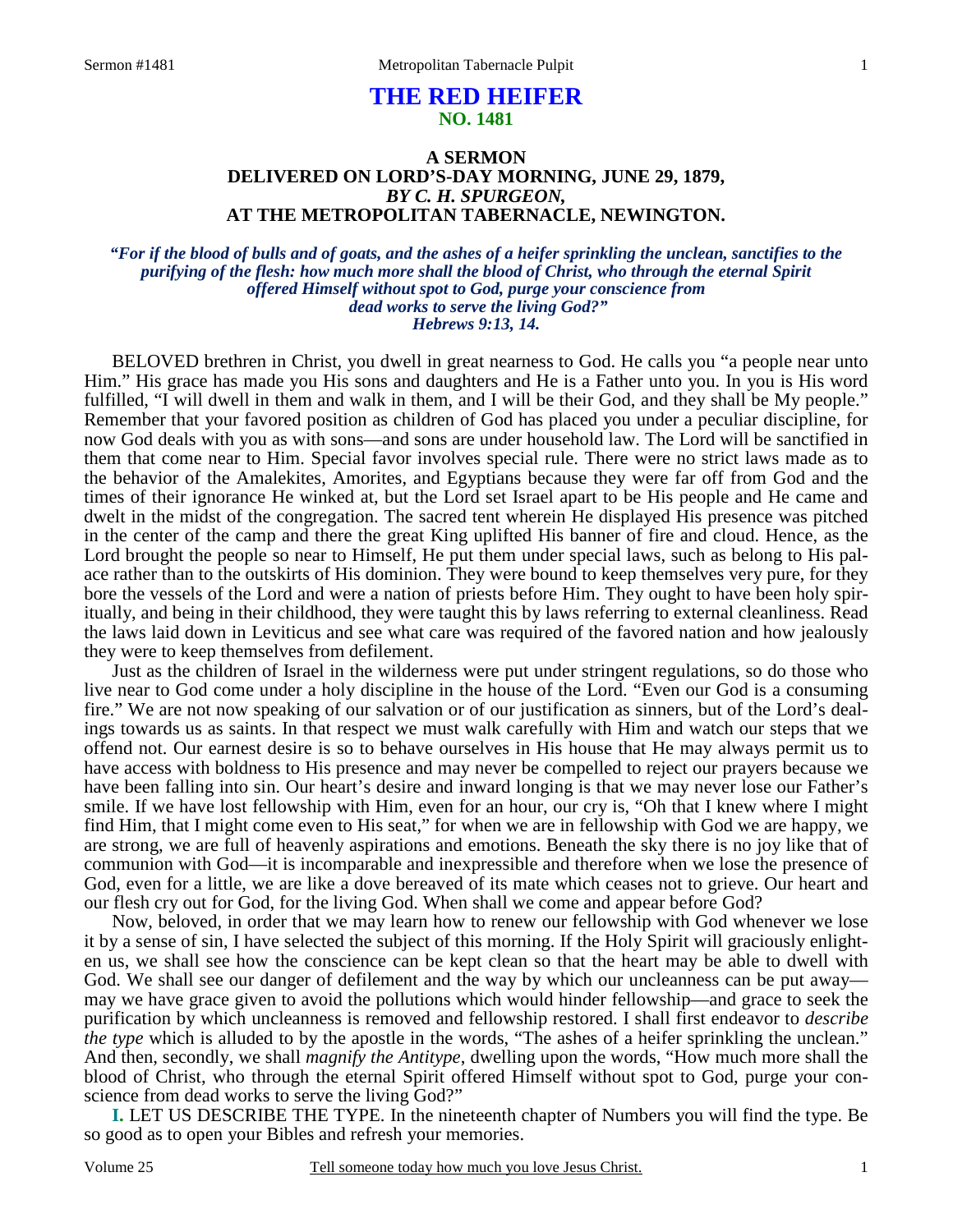First, the type mentions ceremonial defilements which were the symbols of the uncleanness caused by sin. The Israelites could very readily render themselves unclean so as to be unfit to go up to the tabernacle of God. There were uncleannesses connected both with birth and with death, with meats and with drinks, with garments and with houses. The rules were very minute and all-pervading so that a man could scarcely move abroad or even remain within his own tent without incurring uncleanness in one way or another—and becoming unfit to enter the courts of the Lord or to be an accepted member of the congregation. In the passage in Numbers which is now before us (19:16), the one source of defilement dealt with is death. "Whosoever touches one that is slain with a sword in the open fields, or a dead body, or a bone of a man, or a grave, shall be unclean seven days." Now, death is peculiarly the symbol of sin as well as the fruit of sin. Sin, like death, defaces the image of God in man. As soon as death grasps the body of a man, it destroys the bloom of beauty and the dignity of strength and drives forth from the human form that mysterious something which is the token of life within. However comely a corpse may appear for a time, yet it is defaced—the excellence of life has departed and alas, in a few hours or at longest in a few days, the image of God begins utterly to pass away—corruption and the worm commence their desolating work and horror follows in their train. Abraham, however much he may love his Sarah, soon becomes anxious to bury his beloved dead out of his sight. Now, what death does for the "human face," that sin does for the spiritual image of God upon us. It utterly defaces it. Human nature in perfection is a coin of the realm of God, minted by the great King, but by sin it is battered and defaced to the great dishonor of the King whose image and superscription it bears. Hence sin is most obnoxious to God and death is obnoxious as the type of sin.

 The defilements which came to the Israelite by death must have been very frequent. As a whole generation died in the wilderness, most of the inhabitants must again and again have come under the law of uncleanness on account of the death of parents or friends. In the field, a man might dig up human remains or plow over a grave or find a body slain by accident and he was at once unclean. How frequent, therefore, were the occasions of defilement! But ah, my brethren, not so frequent as the occasions of pollution to our consciences in such a world as this, for in a thousand ways we err and transgress—

## *"Oh for a lodge in some vast wilderness, Some boundless contiguity of shade,"*

where never sin might reach my soul again! But it is in vain to sigh in this fashion. Even if we could escape from the throng of men, we should not thereby escape from sin. The Israelite might meet with defilement even in his tent. I have already reminded you that these statutes about the dead present to us only a part of the occasions of defilement which surrounded the people of Israel—they were much more numerous than this. A man might become unclean even in his sleep, so closely did the law track him into his most secret places and surround his most unguarded hours. Even thus does sin beset us. Like a dog at one's heels, it is always with us! Like our shadow, it follows us, go where we may. Yes, and when the sun shines not and shadows are gone, sin is still there. Where shall we flee from its presence and where shall we hide from its power? When we would do good, evil is present with us. How humbled we ought to be at the recollection of this!

 The Israelite became unclean even in the act of doing good, for assuredly it was a good deed to bury the dead. A man would be defiled if out of charity, he helped to inter the poor or the slain or the poor relics of mortality which might be exposed upon the plain—and yet this was a praiseworthy action. Alas, there is sin even in our holy things. A morality so pure that no human eye can detect a flaw may yet be faulty to the eye of God. Brethren, sin stains our piety and pollutes our devotion. We do not even pray without needing to ask God to forgive the prayer. Our acts of faith have a measure of unbelief in them, for the faith is never so strong as it ought to be. Our penitential tears have some grit of impenitence in them and our heavenly aspirations have a measure of carnality to degrade them. The evil of our nature clings to all that we do. Who shall bring a clean thing out of an unclean? Not one. One way or another defilement will come upon us. We have been once washed in the blood of Jesus and we are clean before the bar of God and yet in the divine family we need that our feet be washed after walking awhile in this dusty world and there is not one disciple who is above the need of this washing. To one and all our Lord says, "If I wash you not, you have no part in Me."

 The touching of the dead not only made the man unclean, but he became a fountain of defilement. "And whatsoever the unclean person touches shall be unclean; and the soul that touches it shall be unclean until evening." While a man was unclean he might not go up to the worship of God and he was in danger of being cut off from among the congregation, "Because," says the law, "he has defiled the sanc-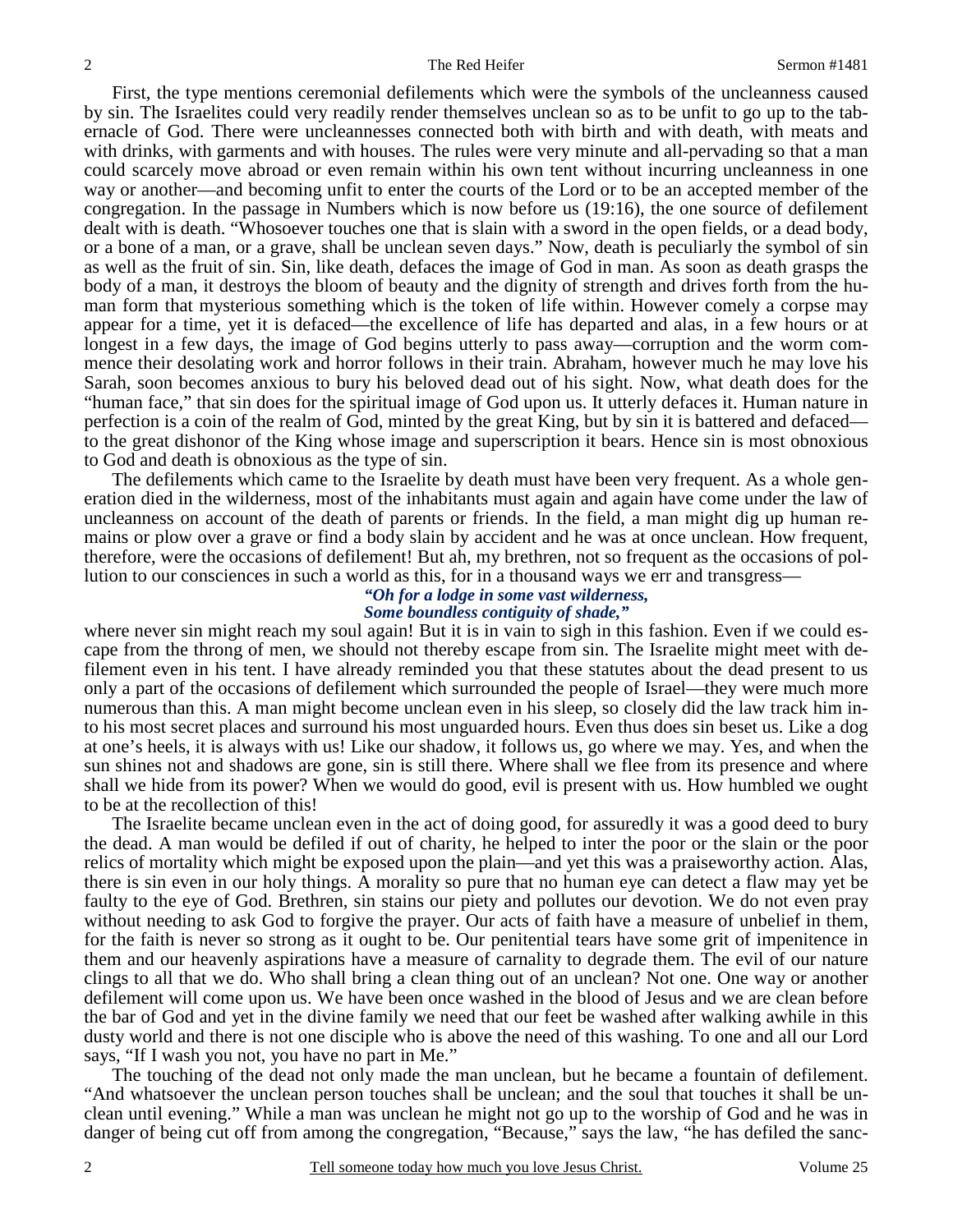### Sermon #1481 The Red Heifer

tuary of the Lord." Pollution went forth from the polluted. Do you and I sufficiently remember how much of evil we are spreading when we are out of communion with God? Every ungenerous temper creates the like in others. We never cast a proud look without exciting resentment and bad feelings in others. Somebody or other will follow our example if we are slothful—and thus we may be doing great mischief even when we are doing nothing. You cannot even bury your talent in a napkin without setting an example to others to do the same and were that example followed by all, how dreadful would be the consequences! Observe that I am not now speaking of outside sinners, but of the saints of God. As the ordinances in the chapter before us were for Israel, so these things are spoken to those in whom the Spirit of the Lord is. My soul's longing is that we may walk worthy of the Lord unto all well-pleasing and may not become unfit for communion with Him.

 This uncleanness prevented the man from going up to the worship of God and it separated him from that great, permanent congregation which was called to dwell in God's house by residing all around the holy place. He was, so to speak, excommunicated, suspended—at any rate, in his communion. He could bring no offering—he could not stand among the multitude and view the solemn worship. He was unclean and must regard himself so. Do children of God ever get here? Ah, dear friends, so far as our consciences are concerned, we too often come among the unclean. We are not polluted as the heathen, nor condemned with the world, but as children of God we feel that we have erred and our conscience smites us. Sin is already put away from us, as we are criminals tried before a judge, but it comes upon the conscience even as a child's faults cause him to grieve. It is from the conscience that this uncleanness is to be purged and our whole sermon is upon that matter. I speak not of the actual taking away of sin before God, but the removal of its defilement from the conscience so that communion with God may be possible. Remember the word of the Lord, "Your iniquities have separated between you and your God, and your sins have hid His face from you that He will not hear." When sin is on your conscience it wants no law to prevent your communion with God, for you cannot approach Him—you are afraid to do so and you have a distaste for it. Until the pardoning blood speaks peace within your spirit, you cannot draw near to God. The apostle says, "Let us draw near with a true heart in full assurance of faith, having our hearts sprinkled from an evil conscience and our bodies washed with pure water." It is the washing which enables us to draw near. We shrink. We tremble. We find communion impossible until we are made clean.

 This much about the defilements described in the chapter. Now concerning the cleansing which it mentions.

 The defilement was frequent, but the cleansing was always ready. At a certain time, all the people of Israel brought a red heifer to be used in the expiation. It was not at the expense of one person or tribe, but the whole congregation brought the red cow to be slain. It was to be their sacrifice and it was brought for them all. It was not led, however, up to the holy place for sacrifice, but it was brought forth outside the camp and there it was slaughtered in the presence of the priest and wholly burnt with fire, not as a sacrifice upon the altar, but as a polluted thing which was to be made an end of outside the camp. It was not a regular sacrifice or we should have found it described in Leviticus. It was an ordinance entirely by itself, as setting forth quite another side of truth.

 To return to the chapter. The red heifer was killed before the uncleanness was committed, just as our Lord Jesus Christ was made a curse for sin long, long ago. Before you and I had lived to commit the uncleanness, there was a sacrifice provided for us. For the easing of our conscience we shall be wise to view this sacrifice as that of a substitute for sin and consider the results of that expiation. Sin on the conscience needs for its remedy the result of the Redeemer's substitution.

 The red heifer was slain—the victim fell beneath the butcher's axe. It was then all taken up—skin, flesh, blood, dung, everything. No trace of it must be left and it was all burnt with fire, together with cedar wood, hyssop, and scarlet wool which I suppose had been used in the previous sprinkling of the heifer's blood and so must be consumed with it. The whole was destroyed outside the camp! Even as our Lord, though in Himself without spot, was made sin for us and suffered outside the camp, feeling the withdrawing of God while He cried, "My God, My God, why have You forsaken Me?" Ah, what it cost our Lord to come into our place and to bear the iniquities of men!

 Then the ashes were collected and laid in a clean place accessible to the camp. Everybody knew where the ashes were and whenever there was any uncleanness, they went to this ash heap and took away a small portion. Whenever the ashes were spent, they brought another red heifer and did the same as they had done before—so that there always might be this purification for the unclean.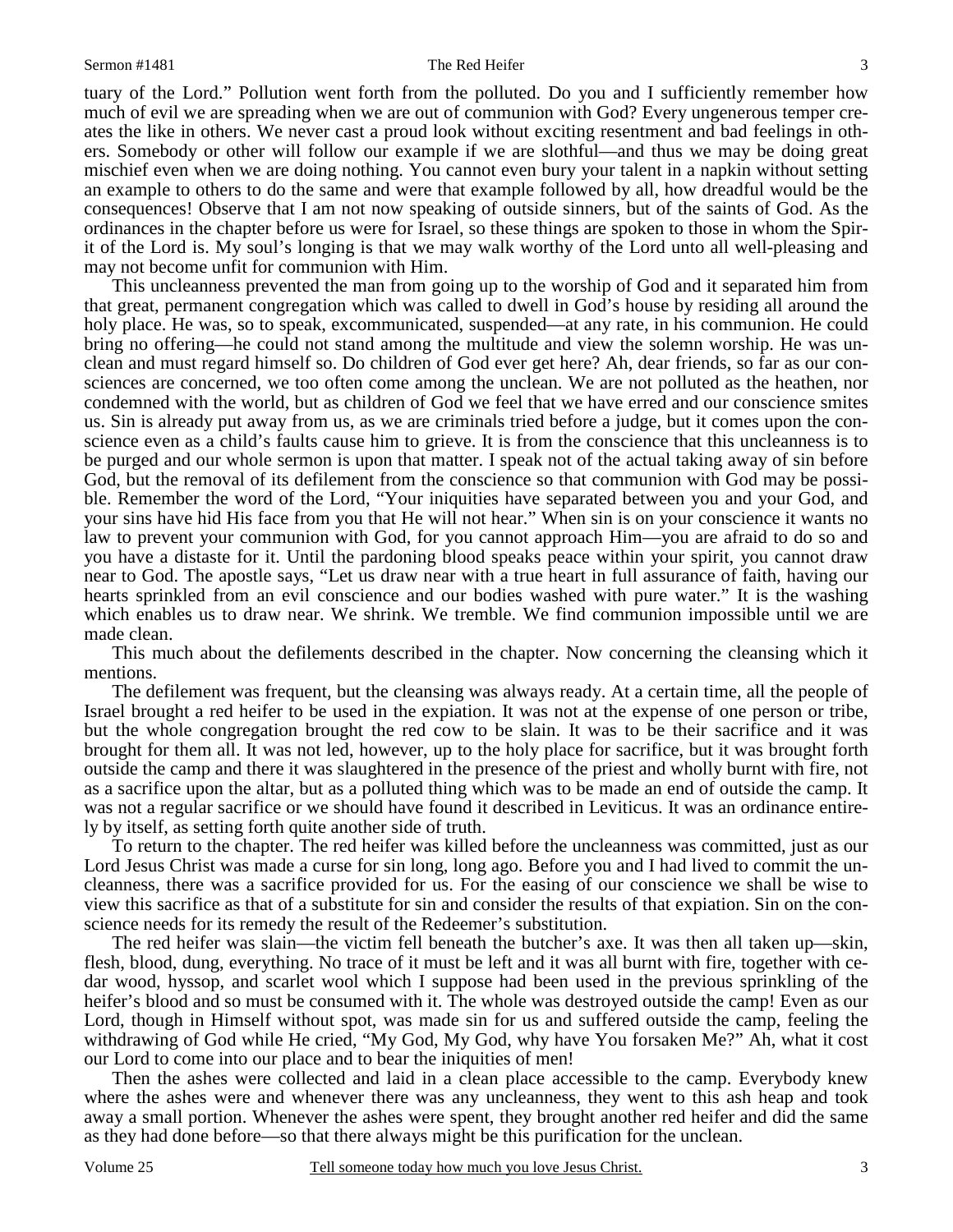But while this red cow was slaughtered for all and the blood was sprinkled towards the holy place for all, no one derived any personal benefit from it in reference to his own uncleanness unless he made a personal use of it. When a man became unclean he procured a clean person to go on his behalf to take a little of the ashes and to put them in a cup with running water and then he had the clean person sprinkle this water of purification upon him, upon his tent, and all the vessels in it. By that sprinkling, at the end of seven days, the unclean person was purified. There was no other method of purification from his uncleanness but this. It is so with us. Today the living water of the divine Spirit's sacred influences must take up the result of our Lord's substitution and this must be applied to our consciences. That which remains of Christ after the fire has passed upon Him, even the eternal merits—the enduring virtue of our great sacrifice—must be sprinkled upon us through the Spirit of our God. Then are we clean in conscience, but not till then. We have two degrees of purification by this means, as in the type. Our Lord rose again on the third day—and blessed are they who receive the third day justification by the resurrection of the Lord. Thus is sin removed from the conscience, but as long as we are here in this body there will be some tremblings, some measure of unrest because of sin within. But blessed be God, there is a seventh day purification coming which will complete the cleansing. When the eternal Sabbath breaks, then shall be the last sprinkling with the hyssop and we shall be clean and we shall enter into the rest which remains for the people of God, clean every whit. We shall come before God, at last without spot or wrinkle or any such thing and be as able to commune with Him as if we had never transgressed, being presented faultless before His presence with exceedingly great joy.

Thus much concerning the type with which we have already mingled some degree of exposition.

 **I.** LET US MAGNIFY THE GREAT ANTI-TYPE. "For if the blood of bulls and of goats, and the ashes of a heifer sprinkling the unclean, sanctifies to the purification of the flesh: how much more shall the blood of Christ?" How much more? He does not give us the measure but leaves it with a note of interrogation. We shall never be able to tell how much more, for the difference between the blood of bulls and of goats and the blood of Christ—the difference between the ashes of a red cow and the eternal merits of the Lord Jesus must be infinite. Let us help your judgments while we set forth the exceeding greatness of our mighty Expiator by whom we are reconciled to God.

 First, then, *our defilement is much greater*, for the defilement spoken of in the text is on the conscience. Now, I believe that the Israelite, when he was rendered unclean by touching a corpse by necessity or a piece of a bone by accident, felt nothing on his conscience, for there was no sin in the matter he was only ceremonially unclean and that was all. His ceremonial disability troubled him, for he would be glad to go up to the tabernacle of the Lord and hold fellowship with the hosts of Israel, but there was nothing on his conscience. If there had been, the blood of bulls and goats could not have helped him. Beloved, you and I know what it is at times to have defilement upon the conscience and to go mourning because we have erred from the Lord's commands. The ungodly do not thus sorrow—their conscience, by fits and starts, accuses them, but they never listen to its accusations so as to feel their inability to draw near to God. Nay, they will even go with a guilty conscience to their knees and pretend to offer to God the sacrifice of prayer and praise while still they are unforgiven, alienated, and rebellious. You and I, if we are indeed the Lord's people, cannot do this. Guilt on our conscience is to us a horrible thing. There are no pains of body—there are no tortures inflicted by the Inquisition which are at all comparable to the whips of burning wire which lash the guilty conscience. You hear persons speak about the horrible figures of medieval ages with regard to hell and the strong metaphors sometimes used by the orthodox to this day. Let them remember that they are only figures and then let any man who has felt the agonies of a guilty conscience judge whether the figures can possibly be overdrawn. It is an awful thing to feel yourself guilty, and the better a man you are, the more will it grieve you to be consciously in a wrong state. I ask any truly regenerate man here who at bottom has an assurance that his sin is already forgiven before God, whether he can do wrong without smarting? Whenever you have transgressed and you are conscious of it, though you do not doubt the love of God to you, are you not like one who has all his bones broken? I know you are and the better a man you are, the more intense will have been the terror of your spirit while guilt has been upon your conscience in any degree. Well, now, that which can take guilt off the conscience must be infinitely greater than that which can merely put away a ceremonial defilement.

 Brethren, guilt on the conscience is a most effectual bar to drawing near to God. The Lord bids His people come near to Him and there is a way of access always open, but as long as you are conscious of sin you cannot use that way of access. We can come to God as sinners to seek pardon, but we cannot

 $\Delta$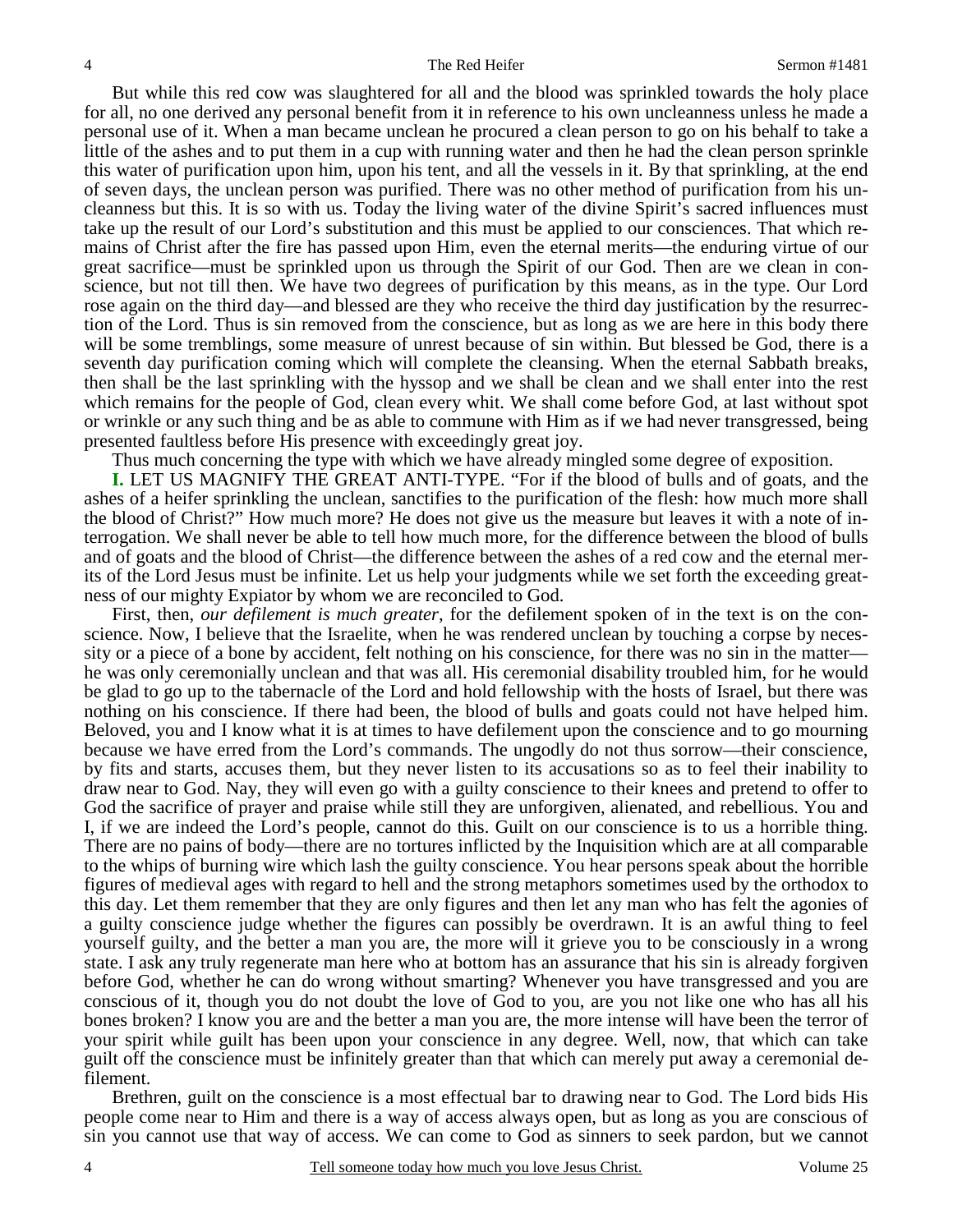#### Sermon #1481 The Red Heifer

come before the Lord as dear children while there is any quarrel between us and our great Father. No, we must be clean or we cannot approach our God. See how the priests washed their feet at the laver before they offered incense unto the Lord. We cannot have fellowship with God while there is a sense of unconfessed and unforgiven sin upon us. "Be you reconciled to God" is a text for saints as well as for sinners. Children may quarrel with a father as well as rebels with a king. There must be oneness of heart with God or there is an end to communion and therefore must the conscience be purged.

 The man who was unclean *could* have come up to the tabernacle if there had been no law to prevent it and it is possible that he could have worshipped God in spirit, notwithstanding his ceremonial disqualification. The defilement was no barrier in itself except so far as it was typical*—*but sin on the conscience is a natural wall between God and the soul. You cannot get into loving communion until the conscience is at ease. Therefore, I charge you, fly at once to Jesus for peace.

 Beloved, if our consciences were more fully developed than they are, we should have as great a sense of the frequency of our uncleanness as ever the thoughtful Israelite had of his danger of ceremonial uncleanness. I tell you solemnly that the talk which we have heard lately about perfection in the flesh comes of ignorance of the law and of self. When I have read expressions which seem to claim that the utterers were free from sin in thought and word and deed, I have been sorry for the deluded victims of self-conceit and shuddered at their spirit. The sooner this boasting is purged out of the Church of God the better. God's true people have the spirit of truth within them, convincing them of sin and not the proud and lying spirit which leads men to say they have no sin. True saints abide in the place of penitence and constant faith in the atoning blood and dare not exalt themselves as the Pharisee who cried, "God, I thank You that I am not as other men are." "There is not a just man upon earth that does good and sins not" (Ecc 7:20). Why, beloved, according to my own experience, we are constantly being defiled by being in this polluted world and going up and down in it. As a man could not take a walk without stumbling over a grave, nor could he shut himself up in his house without the danger of death entering there, so are we everywhere liable to sin. It seems all but inevitable so long as we are in this body and in this sinful world that we should come into contact with sin in some form or other—and any contact with sin is defiling. Our Lord could live among sinners and remain undefiled because there was no evil in His heart—but in our case sin without awakes the echoes from within and so causes a measure of consent and defilement. The will more or less yields the temptation and when the will does not yield, the imagination plays the traitor and the affections parley and so betray the soul. Although it may be accompanied with a resolve not to fall into evil, the very thought of evil is sin. Sin does not cross over the sensitive plate of our soul as it is exposed in its daily camera without leaving, even if we do not see it ourselves, some trace and stain which God sees. Our fellow men are a terrible source of defilement to us. Did you not notice in the chapter which we read (Numbers 19) that he who touched the dead body of a man was unclean seven days? Now, if you look in Leviticus 11:22, you will see that whosoever touched the carcass of an unclean beast was only unclean until the evening. Thus a dead man was seven times more defiling than a dead beast. Such is God's estimate of fallen, unregenerate man—and it is a just one—for wicked men do many things which brute beasts never do. All ungodly men defile us and I am not sure that I may end there. The truth is still wider. I do not care how you pick your company—and you ought to pick it with great choiceness—but even if you associate with none but saints, they will be an occasion of sin to you at some time or other. There will be something about them, ay, even about their holiness which may cause you to idolize them or envy them and in some way or other cause you to sin. You cannot, as you are a man of unclean lips and dwell among a people of unclean lips, be altogether without uncleanness and therefore you will always have need to use the way of cleansing which the Lord has prepared and revealed.

 Remember that in the type the least touch defiled—if they only picked up a bone, the Israelites were unclean. If they only walked over a grave, they were unclean. My brethren, the best of you can hardly read in the newspaper an account of a crime without some taint clinging to you. You cannot see sin in another without standing in fearful jeopardy of being in some degree infected thereby. Sin is of so subtle and penetrating a nature that long before we are aware, it tarnishes our brightness and eats into our spirit. The pure and holy God alone is undefiled, but as for the best of His saints, they need to veil their faces in His presence and cry, "Unclean, unclean."

 Under the old law men might be unclean who did not know it. A man might have touched a bone and not be aware of it, yet the law operated just as much. He might walk across a grave and not know it, but he was unclean. I fear that our proud sense of what we think to be our inward cleanness is simply the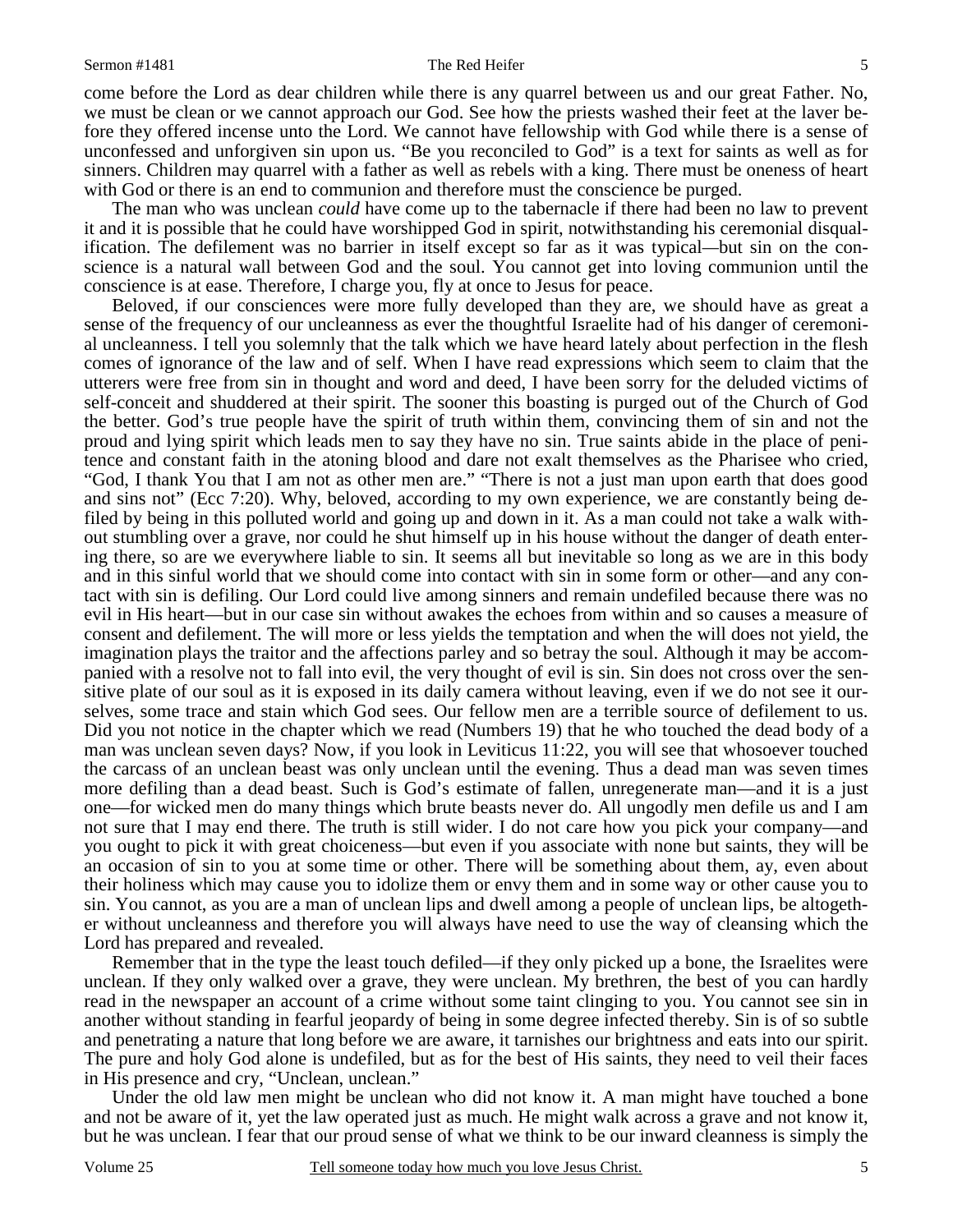stupidity of our conscience. If our conscience were more sensitive and tender, it would perceive sin where now we congratulate ourselves that everything is pure. My brethren, this teaching of mine puts us into a very lowly place, but the lowlier our position, the better and the safer for us and the more we shall be able to prize the expiation by which we draw near to God.

 Since the stain is upon the conscience, its removal is a far greater work than is the removal of a mere ritual uncleanness. Secondly upon this head, *our sacrifice is greater in itself*. I will not dwell upon each point of its greatness lest I weary you, but just notice that in the slaughter of the heifer, blood was presented and sprinkled towards the holy place seven times, though it came not actually into it. So in the atonement through which we find peace of conscience there is blood, for "without shedding of blood there is no remission of sin." That is a settled decree of the Eternal Government and the conscience will never get peace till it understands the mystery of the blood. We need not only the sufferings of Christ, but the death of Christ, which is set forth by His blood. The substitute must die. Death was our doom and death for death did Christ render unto the eternal God. It is by a sense of our Lord's substitutionary death that the conscience becomes purged from dead works.

 Furthermore, the heifer itself was offered. After the blood was sprinkled towards the tabernacle by the priestly hand, the victim itself was utterly consumed. Read now our text, "Christ, who through the eternal Spirit offered up Himself without spot unto God." Our Lord Jesus Christ gave not merely His death, but His whole person, with all that appertained to it, to be our substitutionary sacrifice. He offered Himself, His person, His glory, His holiness, His life, His very self in our stead. But, brethren, if a poor heifer when it was offered and consumed made the unclean man clean, how much more shall we be cleansed by Jesus, since He gave Himself, His glorious self, in whom dwelt the fullness of the Godhead bodily? Oh what a sacrifice is this!

 It is added that our Lord did this "by the eternal Spirit." The heifer was not a spiritual, but a carnal offering. The creature knew nothing of what was being done, it was the involuntary victim. But Christ was under the impulses of the Holy Spirit, which were poured upon Him and He was moved by Him to render up Himself a sacrifice for sin. Hence somewhat of the greater efficacy of His death, for the willingness of the sacrifice greatly enhanced its value. To give you another and probably a better interpretation of the words, there was the eternal Spirit linked with the manhood of Christ our Lord and by Him, He gave Himself unto God. He was God as well as man and that eternal Godhead of His lent an infinite value to the sufferings of His human frame, so that He offered Himself as a whole Christ, in the energy of His eternal power and Godhead. Oh, what a sacrifice is that on Calvary! It is by the blood of the man Christ that you are saved and yet it is written, "The church of God which He"—that is God—"has redeemed with His own blood." One who is both God and man has given Himself as a sacrifice for us. Is not the sacrifice inconceivably greater in the fact than it is in the type? Ought it not most effectually to purge our conscience?

 After they had burnt the heifer, they swept up the ashes. All that could be burnt had been consumed. Our Lord was made a sacrifice for sin, what remains of Him? Not a few ashes, but the whole Christ, which still remains, to die no more, but to abide forever unchanged. He came uninjured through the fires and now He ever lives to make intercession for us. It is the application of His eternal merit which makes us clean and is not that eternal merit inconceivably greater than the ashes of a heifer can ever be?

 Now, my brethren, I want you for a moment to recollect that our Lord Himself was spotless, pure and perfect and yet—speak it with bated breath—God "has made Him to be sin for us," even Him who knew no sin. Whisper it with still greater awe, "He was made a curse for us"—yes, a curse, as it is written, "Cursed is everyone that hangs on a tree." That red heifer, though without spot and never having borne a yoke, was regarded as a polluted thing. Take it out of the camp. It must not live. Kill it. It is a polluted thing, burn it right up for God cannot endure it. Behold and wonder that God's own ever blessed, adorable Son in inconceivable condescension of unutterable love, took the place of sin, the place of the sinner—and was numbered with the transgressors. He must die. Hang Him up on a cross. He must be forsaken of men and even deserted of God. "It pleased the Father to bruise Him; He has put Him to grief; He shall make His soul an offering for sin." "All we like sheep have gone astray; we have turned everyone to his own way and the Lord has laid on Him the iniquity of us all"—not the punishment merely, but the iniquity, the very sin itself was laid upon the Ever Blessed. The wise men of our age say it is impossible that sin should be lawfully imputed to the innocent. That is what the philosophers say, but God declares that it was done. "He has made Him to be sin who knew no sin." Therefore, it was possible. Yes, it is done. It is finished. The sacrifice then is much greater. "How much more," we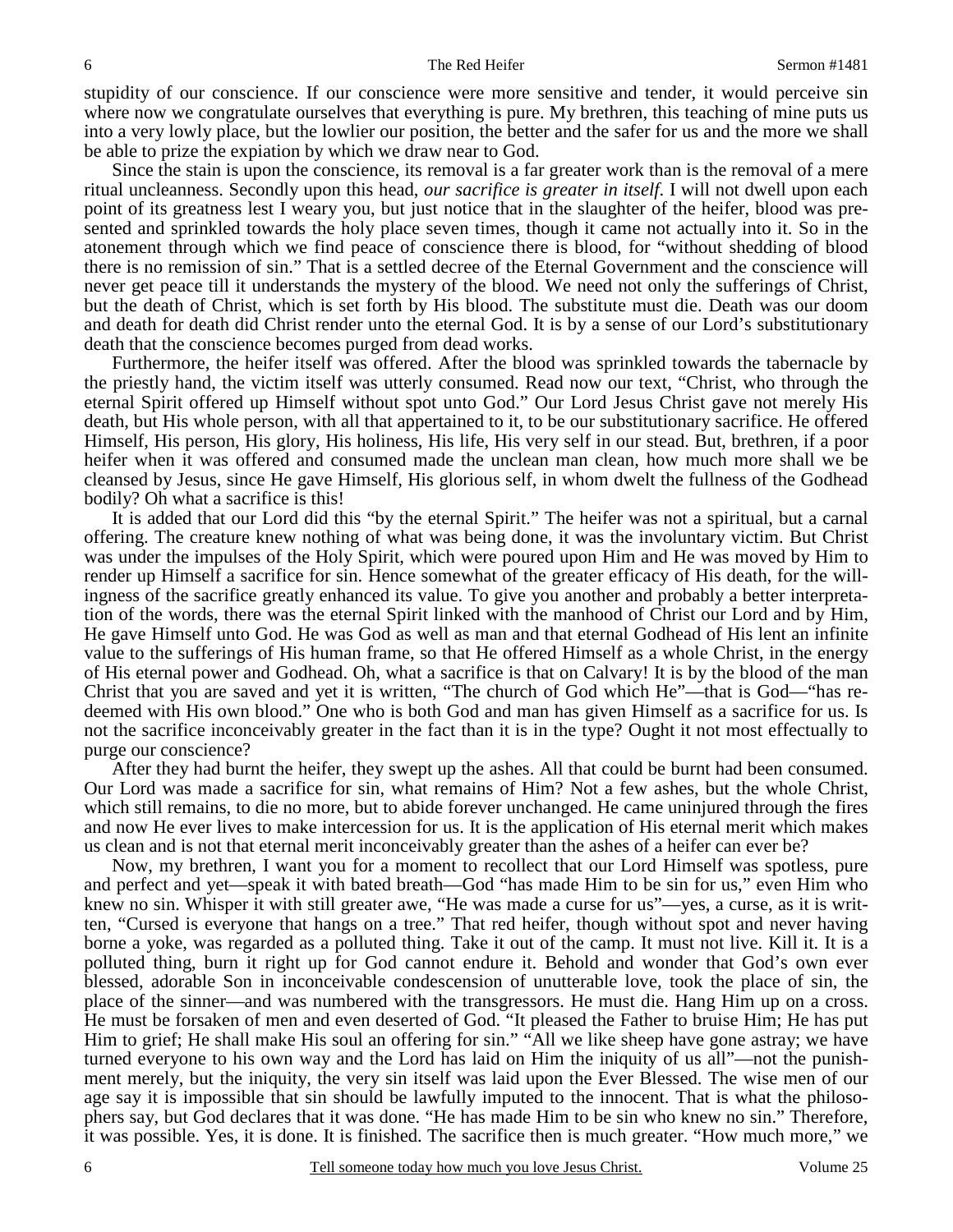## Sermon #1481 The Red Heifer

may cry exultingly as we think of it, "shall the blood of Christ, who through the eternal Spirit offered Himself without spot to God, purge our conscience from dead works to serve the living God?"

 Now we will take a step further. As the defilement and the sacrifice were greater, *so the purging is much greater*. The purifying power of the blood of Christ must be much greater than the purging power of the water mixed with the ashes of the heifer. For, first, that could not purge conscience from sin, but the application of the atonement can do it and does do it. I am not going to speak this morning about doctrine at all, but about fact. Did you ever feel the atonement of Christ applied by the Holy Spirit to your conscience? Then I am certain of it that the change upon your mind has been as sudden and glorious as if the darkness of midnight had glowed into the brightness of noonday. I remember well its effects upon my soul at the first—how it broke my bonds and made my heart dance with delight. But I have found it equally powerful since then, for when I am examining myself before God, it sometimes comes to pass that I fix my eye upon some one evil which I have done and I turn it over until the memory of it eats into my very soul like caustic acid or like a gnawing worm or like coals of fire. I have tried to argue that the fault was excusable in me or that there were certain circumstances which rendered it almost impossible that I could do otherwise, but I have never succeeded in quieting my conscience in that fashion. Yet I am soon at rest when I come before the Lord and cry, "Lord, though I am Your own dear child, I am unclean by reason of this sin. Apply, again, the merit of my Lord's atoning sacrifice, for have You not said, "If any man sin we have an advocate with the Father, Jesus Christ the righteous?" Lord, hear His advocacy and pardon my offenses." My brethren, the peace which thus comes is very sweet. You cannot pray acceptably before that peace and you may thank God that you cannot, for it is a dreadful thing to be able to go on with your devotions as well under a sense of guilt as when the conscience is at rest. It is an ill child that can be happy while its father is displeased. A true child can do nothing till he is forgiven.

 Now, the sprinkling of the ashes of the heifer upon the unclean was not comprehensible as to its effect by anybody who received it. I mean that there was no obvious connection between the cause and the effect. Supposing an Israelite had been unclean and had been sprinkled with this water? He might now go up to the house of the Lord—but would he see any reason for the change? He would say, "I have received the water of separation and I am clean, but I do not know why the sprinkling of those ashes should make me clean except that God has so appointed." Brethren, you and I do know how it is that God has made us clean, for we know that Christ has suffered in our stead. Substitution explains the mystery and hence it has much more effect upon the conscience than an outward, ritualistic form which could not be explained. Conscience is the understanding exercised upon moral subjects and that which convinces the understanding that all is right soon gives peace to the conscience.

 Time presses and therefore I will only just say that as the ashes of the heifer were for all the camp, so are Christ's merits for all His people. As they were put where they were accessible, so may you always come and partake of the cleansing power of Christ's precious atonement. As a mere sprinkling made the unclean clean, even so may you come and be cleansed even though your faith is but little and you seem to get but little of Christ. O brethren, the Lord God in His infinite mercy gives you to know the power of the great sacrifice to work peace in you—not after three or seven days, but at once, and peace not merely for a time, but forever.

 One riddle I must explain to you. Solomon, according to the Jewish tradition, declared that he did not understand why the ashes of the heifer made everybody unclean except those who were unclean already. You saw in the reading that the priest, the man who killed the red cow, the person who swept up the ashes, and he who mixed the ashes with water and sprinkled them were all rendered unclean by those acts—and yet the ashes purified the unclean. Is not this analogous to the riddle of the bronze serpent? It was by a serpent that the people were bitten—and it was by a serpent of brass that they were healed. Christ's being regarded as unclean that we become clean and the operation of His sacrifice is just like that of the ashes, for it both reveals uncleanness and removes it. If you are clean and you think of Christ's death, what a sense of sin it brings upon you! You judge of the sin by the atonement. If you are unclean, drawing near to Christ takes that sin away.—

*"Thus while His death my sin displays In all its blackest hue, Such is the mystery of grace, It seals my pardon, too."*